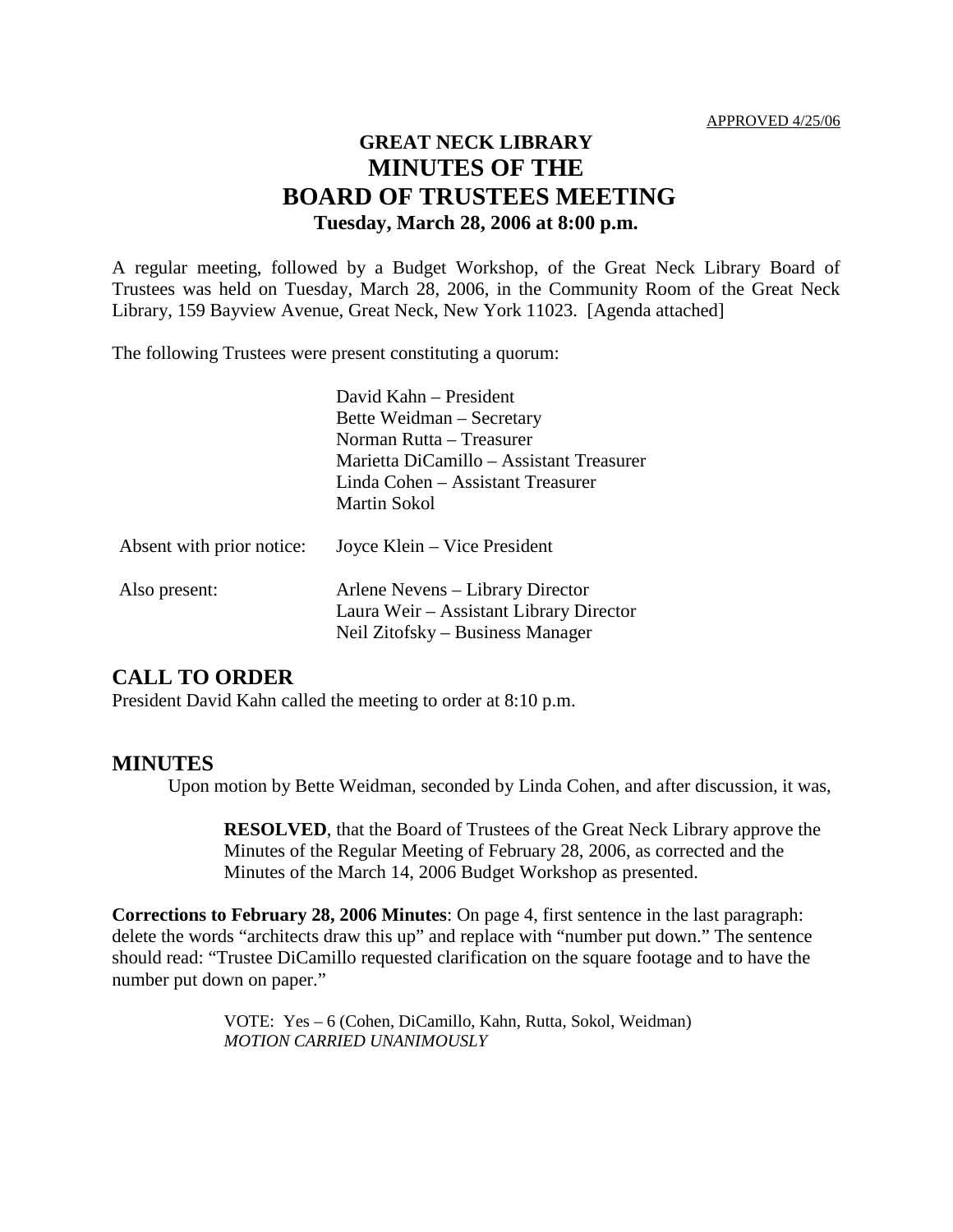### **TREASURER'S REPORT – PERSONNEL REPORT**

During the month of February 2006, revenue received was \$970,407. Total expenses were \$610,260.

At the close of business, February 28, 2006, total operating fund holdings were \$2,029,036. Of these funds \$2,025,051, was on deposit at HSBC and The Bank of New York, and \$3,985 was on hand in Petty Cash funds at Main and the Branches. This compares to a February 28, 2005, balance of \$1,360,705.

Additionally, the cash balance of the Main Building and Special Services fund was \$1,179,050; the Automated Library fund was \$56,276; the Restricted Gift fund was \$46,745; the Branch and Special Services fund was \$101,004. These funds totaled \$1,383,075 on February 28, 2006. The February 28, 2005 total was \$1,494,966.

Upon motion by Norman Rutta, seconded by Linda Cohen, and after discussion, it was,

**RESOLVED,** that the Board of Trustees of the Great Neck Library accept the March 28, 2006, Treasurer's Report with the Personnel Changes of February 16, 2006, through March 24, 2006.

VOTE:Yes – 6 (Cohen, DiCamillo, Kahn, Rutta, Sokol, Weidman) *MOTION CARRIED UNANIMOUSLY*

Upon motion by Norman Rutta, seconded by Marietta DiCamillo, and after discussion, it was,

**RESOLVED,** that the Board of Trustees of the Great Neck Library authorize the Treasurer, who has reviewed all checks and supporting documentation, to pay the persons named in the attached Warrant [A] the sums set against their respective names amounting in the aggregate to \$221,839.44, Paid checks numbered 0022186 through 0022191, 0022249 through 0022252 and 33176 through 33231 and To-Be-Paid checks numbered 33232 through 33350. The total of the warrant is \$221,839.44 less some prior period voided checks for an actual check register total of \$219,635.78.

Upon motion by Norman Rutta, seconded by Marietta DiCamillo, and after discussion, it was,

**RESOLVED,** that the Board of Trustees of the Great Neck Library amend the motion to remove and hold check #33291 [H2L2 for \$500] from the warrant and to approve the rest of the warrant.

VOTE:Yes – 4 (DiCamillo, Kahn, Rutta, Sokol); No – 2 (Cohen, Weidman) *MOTION CARRIED*

Upon motion by Norman Rutta, seconded by DiCamillo, and after discussion, it was,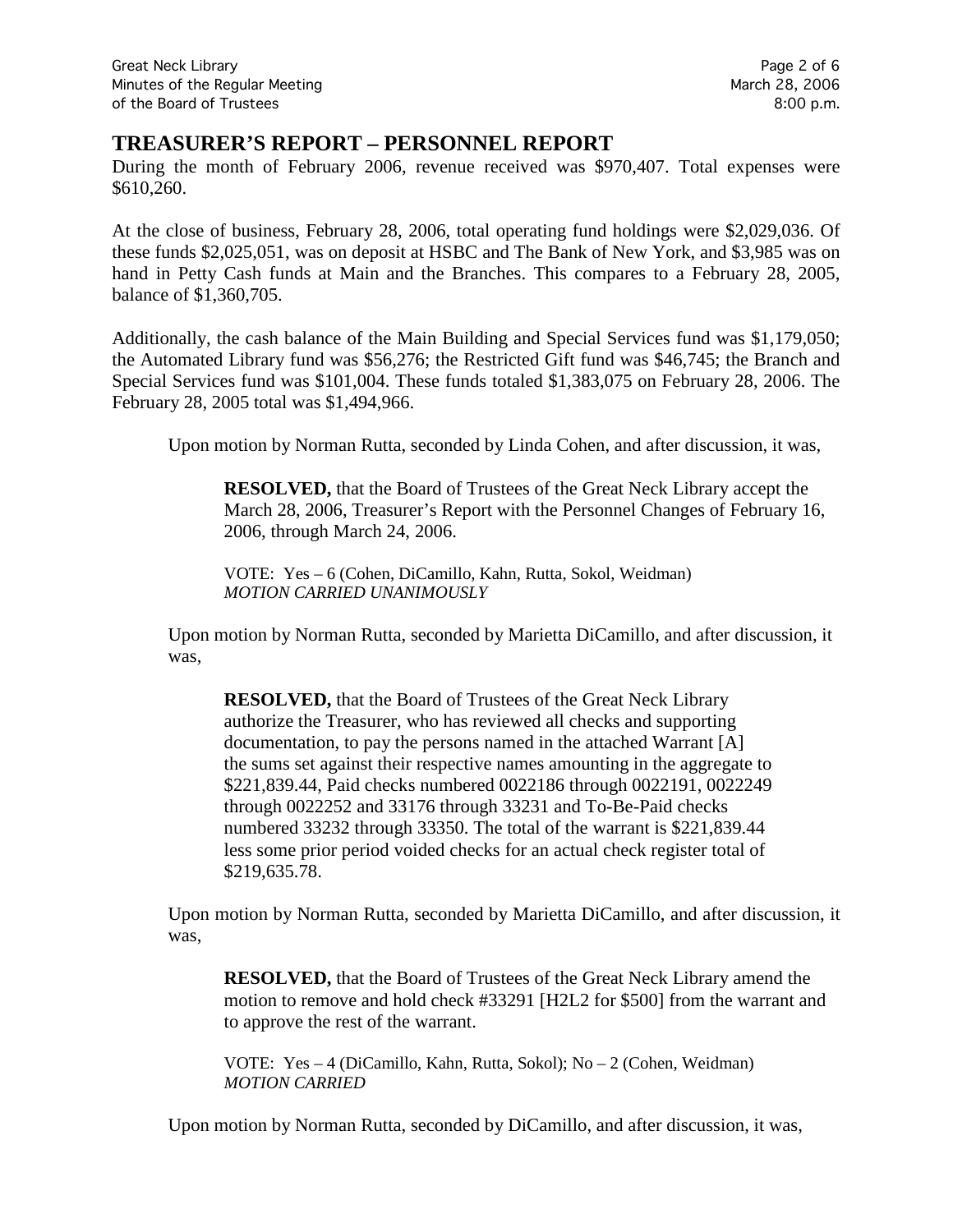**RESOLVED,** that the Board of Trustees of the Great Neck Library authorize the Treasurer, who has reviewed all checks and supporting documentation, to pay the persons named in the attached Warrant [A] the sums set against their names amounting in the aggregate to \$221,839.44, Paid checks numbered 0022186 through 0022191, 0022249 through 0022252 and 33176 through 33231 and To-Be-Paid checks numbered 33232 through 33350, except 33291[which was removed from the warrant].

VOTE:Yes – 6 (Cohen, DiCamillo, Kahn, Rutta, Sokol, Weidman) *MOTION CARRIED UNANIMOUSLY*

Upon motion by Norman Rutta, seconded by Linda Cohen, and after discussion, it was,

**RESOLVED,** that the Board of Trustees of the Great Neck Library authorize the Treasurer, who has reviewed all checks and supporting documentation, to pay the persons named in the attached Warrant [B] the sums set against their respective names amounting in the aggregate to \$1,660, Paid checks numbered 1167 through 1172.

Public Comment: Marianna Wohlgemuth

VOTE:Yes – 6 (Cohen, DiCamillo, Kahn, Rutta, Sokol, Weidman) *MOTION CARRIED UNANIMOUSLY*

# **AUDIT**

The presentation of the Audit Report for the year ended December 31, 2005 was deferred to the April Board meeting.

## **REPORTS**

Director (report attached)

The Director was directed to contact the Library's Labor Relations Counsel to give a presentation to the Board to provide guidance on how to do a proper evaluation of the Library Director.

Public Comments: Marianna Wohlgemuth, Deborah Rabizadeh

### **Library Card Mailing**

At the February 28, 2006 Board meeting, a mock-up of the Library card application by mail was provided. Discussion of this was then tabled until the March 28, 2006 Board meeting. Another mock-up was again presented along with an alternative of a tear off with a sealed enveloped [elegant] to the Board.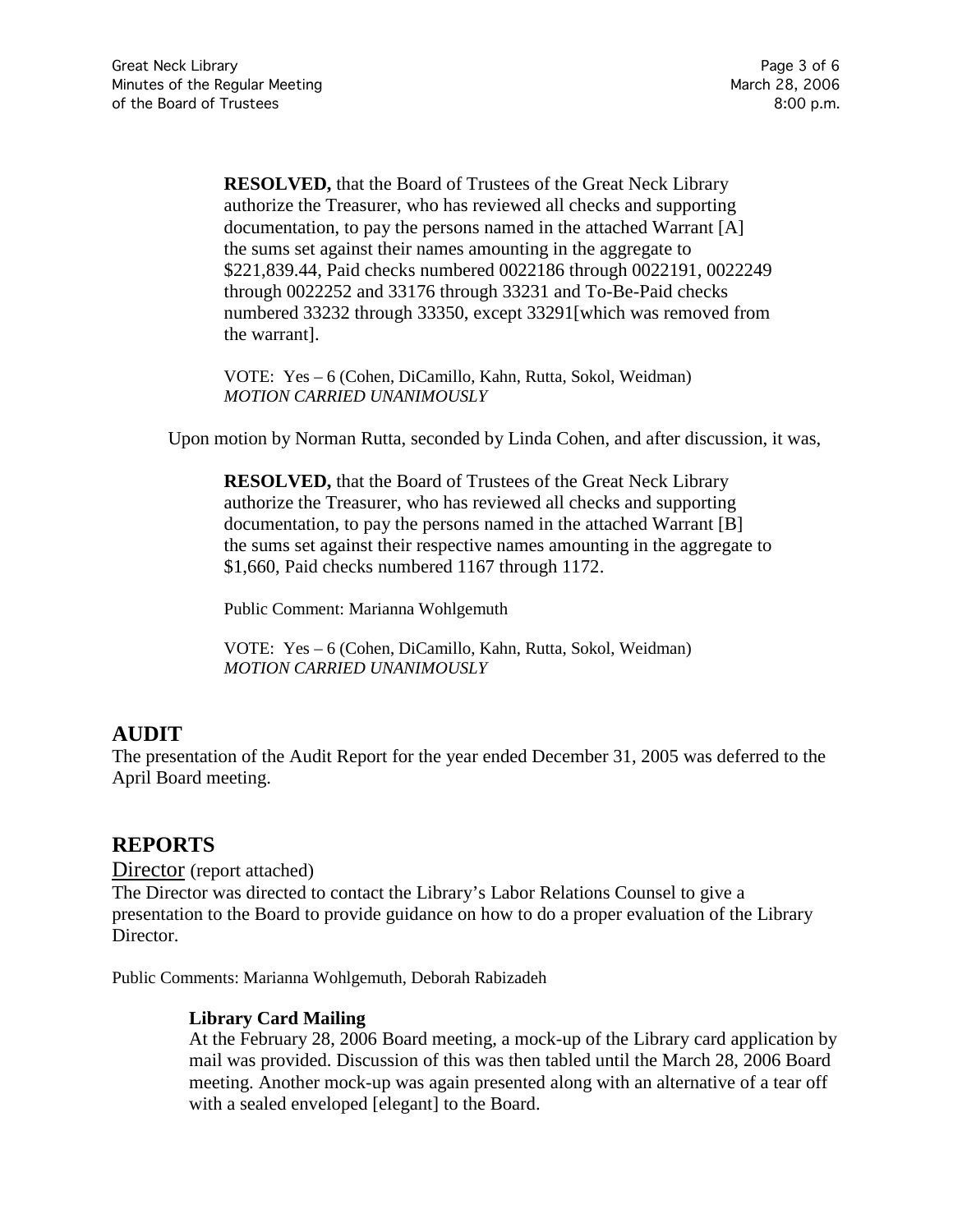Upon motion by Linda Cohen seconded by Bette Weidman, and after discussion, it was,

**RESOLVED,** that the Board of Trustees of the Great Neck Library approve the elegant self mailer to be inserted in the May/June Newsletter to allow the public to apply for a library card by mail [to come from the printing and postage lines of the budget]

Public Comments: Ralene Adler, Jo Ann Farley, Stu Hochran, Emanuel Kline, Fern Rogers, William Morrill

Yes – 4 (Kahn, Cohen, Sokol, Weidman); No – 2 (DiCamillo, Rutta) *MOTION CARRIED*

#### Branch Committee (reports attached)

Committee Chair, Marietta DiCamillo, reported on the March 6, 2006 Branch Committee meeting at Station Branch. Director Nevens gave a follow-up report subsequent to the Branch Committee meeting.

Trustee Rutta motioned for the Board to go into Executive Session at some point to discuss the possible relocation of the Station Branch to the Benigan's space. The motion was not seconded and subsequently failed.

Discussion of this was referred to the Branch Committee to take up at some point.

Public Comments: Jo Ann Farley, Ralene Adler

### **NEW BUSINESS**

### Policy Manual Changes

Upon motion by Bette Weidman, seconded by Linda Cohen, and after discussion, it was,

**RESOLVED,** that the Board of Trustees of the Great Neck Library amend its Policy Manual as follows:

- 1. Section 500-60 Revise the Access to Records Policy as attached.
- 2. Section 700-40 b Eliminate the limit on the number of books in the same Dewey Decimal number that one can borrow at the same time. Currently it is six.
- 3. Section 700-60 Increase the number of renewals on entertainment videos/ DVDs to six providing there are no holds on the title.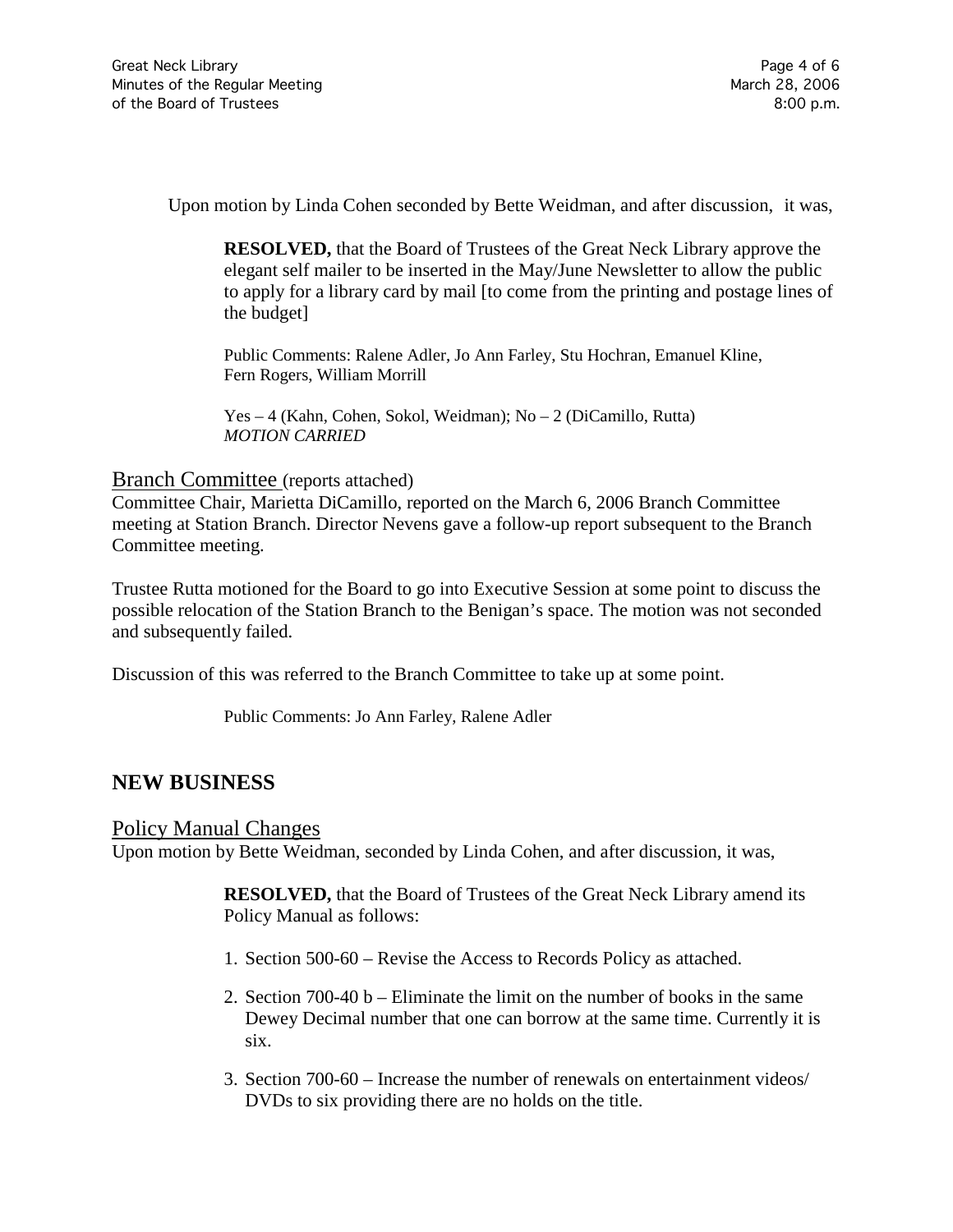4. Section 700-30 – Require only one form of ID to obtain a library card. All resident library cards will be mailed with "no forwarding". If a patron wants his/her card sent to a Post Office box, a second form of ID will be required.

Trustee DiCamillo proposed an amendment that the resolution be voted on but to add a preamble to Section 500-60 that depicts the spirit of what the Board is trying to do and also to change the 10 days to 5 days. The amendment was withdrawn.

Upon motion by Marietta DiCamillo, seconded by Norma Rutta, and after discussion, it was,

**RESOLVED,** that the Board of Trustees of the Great Neck Library table the resolution to amend the Policy Manual.

VOTE:Yes – 4 (DiCamillo, Kahn, Rutta, Sokol); No – 2 (Cohen, Weidman) *MOTION CARRIED*

President Kahn instructed that Section 500-60 of the resolution be taken back to the Policy Committee for further discussion and Sections 700-40b, 700-60 and 700-30 be removed from the table and voted on.

Upon motion by Marietta DiCamillo, seconded by Linda Cohen, and after discussion, it was,

**RESOLVED,** that the Board of Trustees of the Great Neck Library, amend its Policy Manual as follows:

- 1. Section 700-40 b Eliminate the limit on the number of books in the same Dewey Decimal number that one can borrow at the same time. Currently it is six.
- 2. Section 700-60 Increase the number of renewals on entertainment videos/DVDs to six providing there are no holds on the title.
- 3. Section 700-30 Require only one form of ID to obtain a library card. All resident library cards will be mailed with "no forwarding". If a patron wants his/her card sent to a Post Office box, a second form of ID will be required.

Public Comments: Ralene Adler, Jo Ann Farley, Marianna Wohlgemuth, William Morrill, Stu Hochran

VOTE:Yes – 6 (Cohen, DiCamillo, Kahn, Rutta, Sokol, Weidman) *MOTION CARRIED UNANIMOUSLY*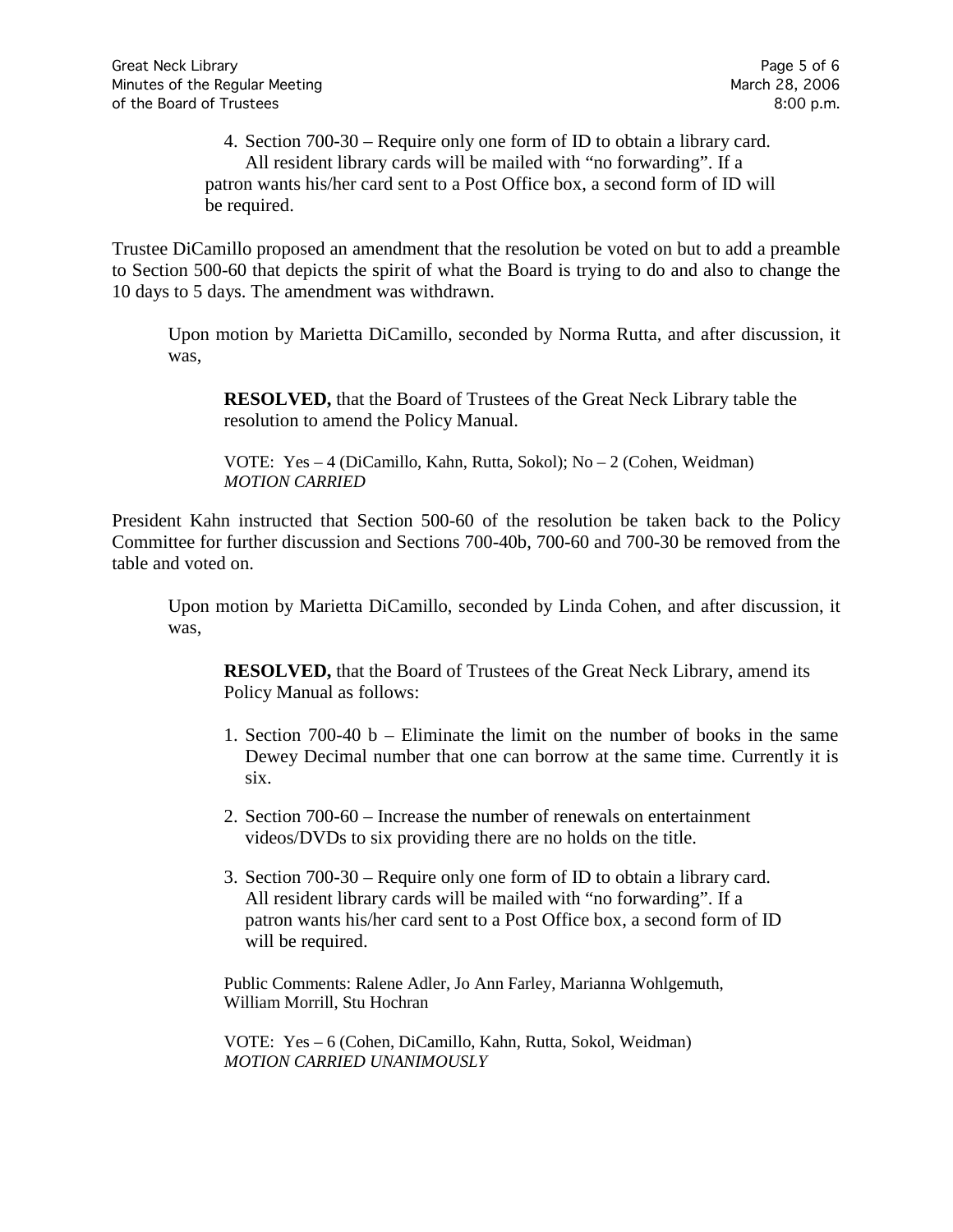#### Long Island Library Conference

Upon motion by Marietta DiCamillo, seconded by Linda Cohen, and after discussion, it was,

**RESOLVED,** that the Board of Trustees of the Great Neck Library authorize the attendance of up to 10 members of the staff at the Long Island Library Conference to be held May 3, 2006, at the Huntington Townhouse, at a maximum reimbursement of \$73 per attendee, with funds to come from the Conference and Meeting budget line.

VOTE:Yes – 6 (Cohen, DiCamillo, Kahn, Rutta, Sokol, Weidman) *MOTION CARRIED UNANIMOUSLY*

#### Excess Equipment

Upon motion by Martin Sokol, seconded by Linda Cohen, and after discussion, it was,

**RESOLVED,** that the Board of Trustees of the Great Neck Library declare the items listed on the appended schedule excessed and authorize the Director to dispose of same in an appropriate manner.

VOTE:Yes – 6 (Cohen, DiCamillo, Kahn, Rutta, Sokol, Weidman) *MOTION CARRIED UNANIMOUSLY*

### **OPEN TIME**

Speaking: Ralene Adler, Marianna Wohlgemuth

# **BUDGET WORKSHOP** (copy of budget attached)

Business Manager Zitofsky presented the second draft of the proposed 2007 operating budget incorporating suggestions from the first budget workshop. The second draft set total expenditure at \$8,167,000, a decrease of \$12,600 from the first draft budget and an increase of 3.9% as opposed to 4.1% over the 2006 budget. Decreases were seen in the Applied Balance, Benefits and Taxes, Library Materials and Programs and Building Operations lines of the operating budget. Increases were reflected in the Interest, Commissions, and Library Operations lines of the budget. A suggestion was made by Trustee Rutta that NLS budget line should be reduced by \$3,000 and this amount applied to the Utility line of the operating budget.

Public Comments: Karen Rubin, Marianna Wohlgemuth, William Morrill, Ralene Adler, Stu Hochran, Fern Rogers

### **ADJOURNMENT**

President Kahn declared the meeting adjourned at 11:10 p.m.

Respectfully submitted,